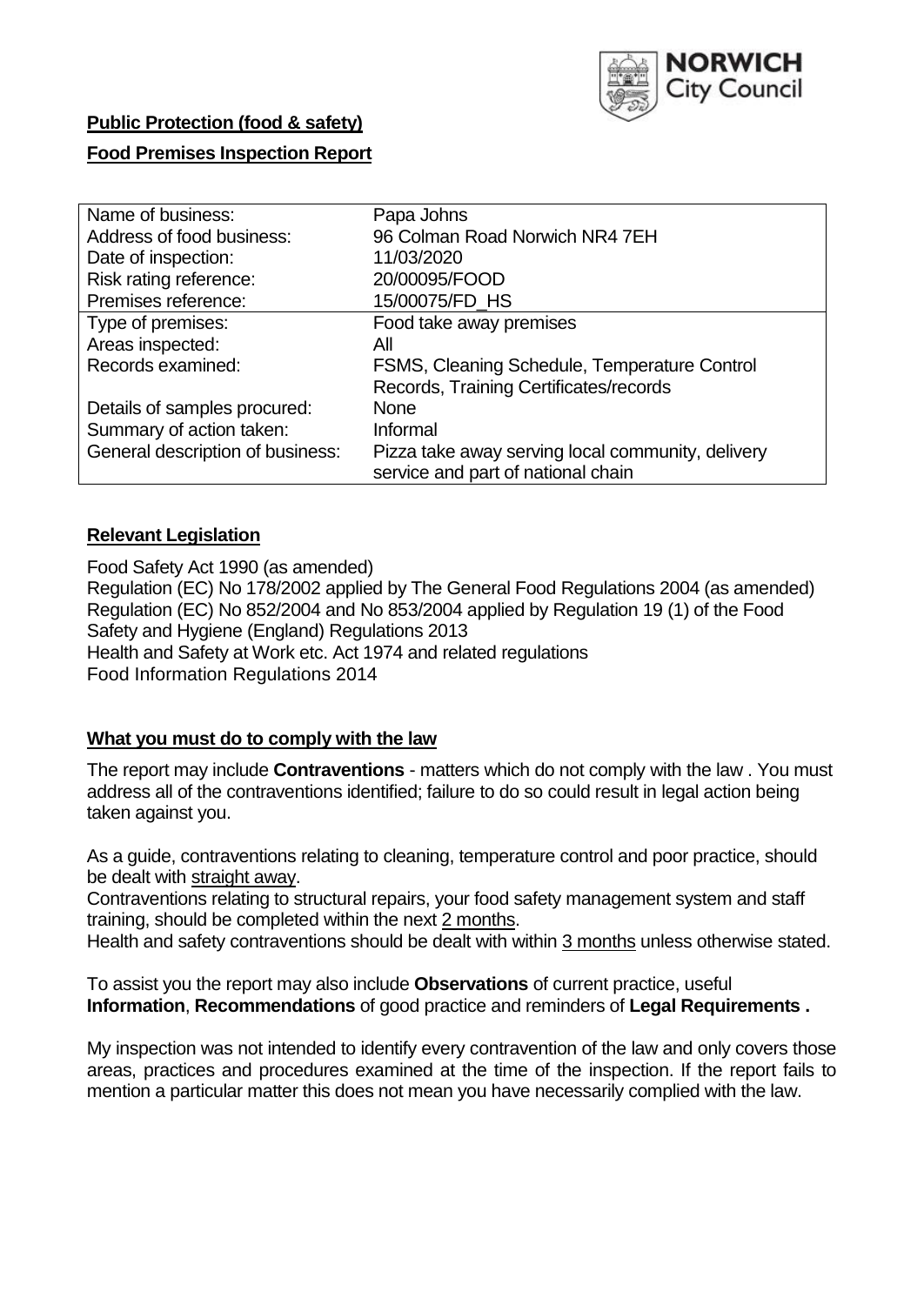## **FOOD SAFETY**

#### **How we calculate your Food Hygiene Rating:**

The food safety section has been divided into the three areas which you are scored against for the hygiene rating: 1. food hygiene and safety procedures, 2. structural requirements and 3. confidence in management/control procedures. Each section begins with a summary of what was observed and the score you have been given. Details of how these scores combine to produce your overall food hygiene rating are shown in the table.

| <b>Compliance Area</b>                     |          |    |           | <b>You Score</b> |                |    |           |    |                |  |
|--------------------------------------------|----------|----|-----------|------------------|----------------|----|-----------|----|----------------|--|
| Food Hygiene and Safety                    |          |    |           | $\Omega$         | 5              | 10 | 15        | 20 | 25             |  |
| <b>Structure and Cleaning</b>              |          |    |           | $\Omega$         | 5.             | 10 | 15        | 20 | 25             |  |
| Confidence in management & control systems |          |    |           | $\Omega$         | 5              | 10 | 15        | 20 | 30             |  |
|                                            |          |    |           |                  |                |    |           |    |                |  |
| <b>Your Total score</b>                    | $0 - 15$ | 20 | $25 - 30$ |                  | $35 - 40$      |    | $45 - 50$ |    | > 50           |  |
| <b>Your Worst score</b>                    | 5        | 10 | 10        |                  | 15             |    | 20        |    | $\blacksquare$ |  |
|                                            |          |    |           |                  |                |    |           |    |                |  |
| <b>Your Rating is</b>                      | 5        |    |           | 3                | $\overline{2}$ |    |           |    | $\Omega$       |  |

Your Food Hygiene Rating is 4 - a good standard



## **1. Food Hygiene and Safety**

Food hygiene standards are high. You demonstrated a very good standard of compliance with legal requirements. You have safe food handling practices and procedures and all the necessary control measures to prevent cross-contamination are in place. Some minor contraventions require your attention. **(Score 5)**

#### Contamination risks

**Contravention** The following exposed food to the general risk of cross-contamination with bacteria or allergens or its physical contamination with dirt, foreign objects or chemicals:

• staff were not following correct contact time for your sanitizer

#### Hand-washing

**Contravention** The following indicated that hand-washing was not suitably managed::

 no means for hygienically drying hands was available at staff wc wash hand basin. Stock was replenished when I brought this to staff's attention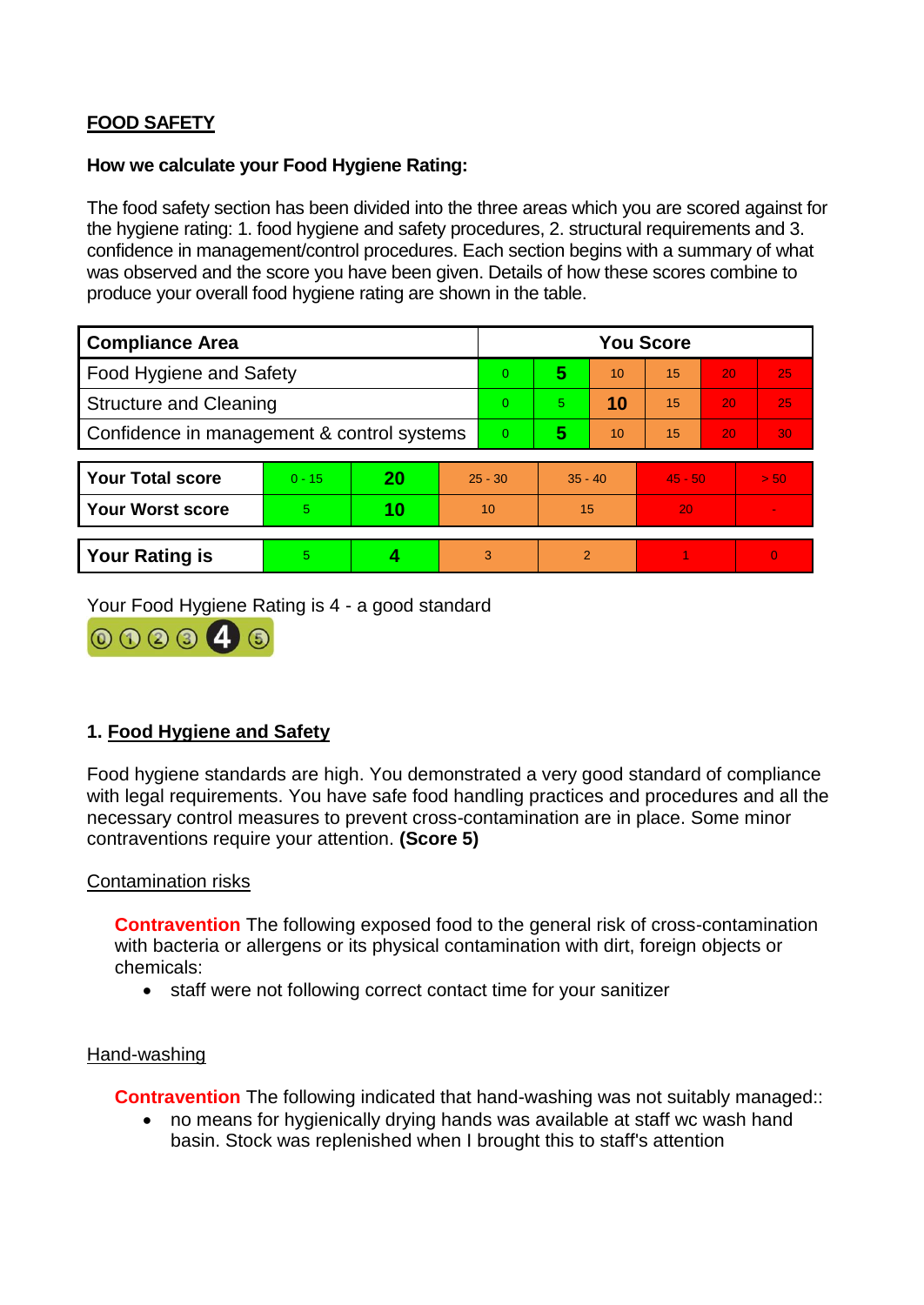### **2. Structure and Cleaning**

The structure facilities and standard of cleaning and maintenance are of a generally satisfactory standard but there are some repairs and/or improvements which are required in order for you to comply with the law. Pest control and waste disposal provisions are adequate. The contraventions require your attention; although not critical to food safety they may become so if not addressed. **(Score 10)**

#### Cleaning of Structure

**Contravention** The following items were dirty and require more frequent and thorough cleaning:

- floor/wall junctions
- around equipment feet
- high level cleaning
- $\bullet$  ceiling
- hand contact surfaces such as light switches and door handles

**Contravention** The following items could not be effectively cleaned and must be covered or made non-absorbent:

- walls
- chipped/dented wooden architrave
- rawlplugs and drill holes in wall

#### **Maintenance**

**Contravention** The following had not been suitably maintained and must be repaired or replaced:

- damaged /missing handles to bulk freezers
- worn and / or peeling paint

#### **3. Confidence in Management**

A food safety management system is in place and you demonstrate a very good standard of compliance with the law. You have a good track record. There are some minor contraventions which require your attention.Your records are appropriate and generally maintained. Your staff are suitably supervised and trained. You have a good track record. There are some minor contraventions which require your attention. **(Score 5)**

#### Proving Your Arrangements are Working Well

**Contravention** The following are needed in order to demonstrate your food safety management system is working: